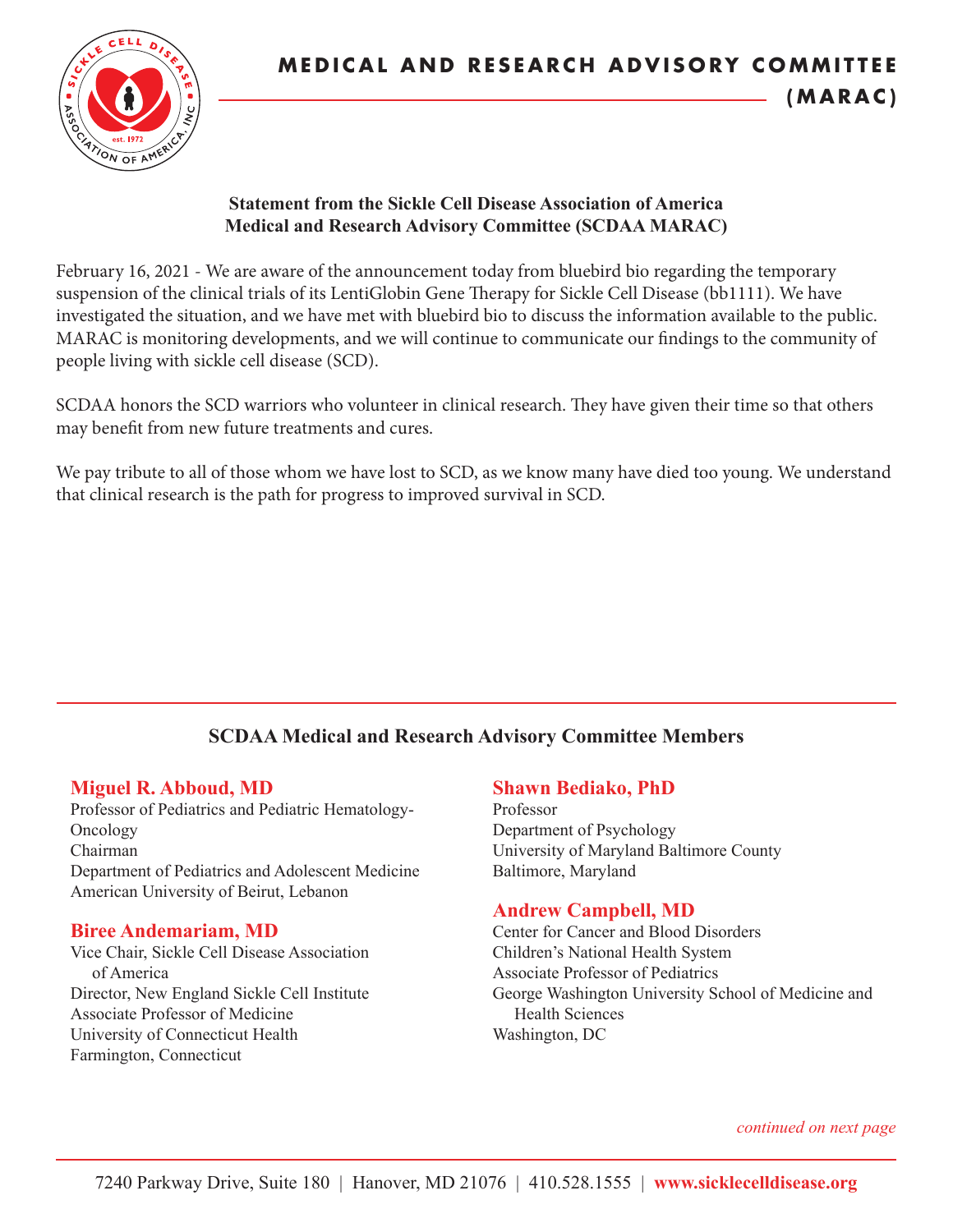

#### **Statement from the Sickle Cell Disease Association of America Medical and Research Advisory Committee (SCDAA MARAC)**

February 17, 2021 - We are aware of the announcement today from bluebird bio regarding the temporary suspension of the clinical trials of its LentiGlobin Gene Therapy for Sickle Cell Disease (bb1111). We have investigated the situation, and we have met with bluebird bio to discuss the information available to the public. MARAC is monitoring developments, and we will continue to communicate our findings to the community of people living with sickle cell disease (SCD).

SCDAA honors the SCD warriors who volunteer in clinical research. They have given their time so that others may benefit from new future treatments and cures.

We pay tribute to all of those whom we have lost to SCD, as we know many have died too young. We understand that clinical research is the path for progress to improved survival in SCD.

# **SCDAA Medical and Research Advisory Committee Members**

### **Miguel R. Abboud, MD**

Professor of Pediatrics and Pediatric Hematology-Oncology Chairman Department of Pediatrics and Adolescent Medicine American University of Beirut, Lebanon

### **Biree Andemariam, MD**

Vice Chair, Sickle Cell Disease Association of America Director, New England Sickle Cell Institute Associate Professor of Medicine University of Connecticut Health Farmington, Connecticut

### **Shawn Bediako, PhD**

Professor Department of Psychology University of Maryland Baltimore County Baltimore, Maryland

# **Andrew Campbell, MD**

Center for Cancer and Blood Disorders Children's National Health System Associate Professor of Pediatrics George Washington University School of Medicine and Health Sciences Washington, DC

 *continued on next page*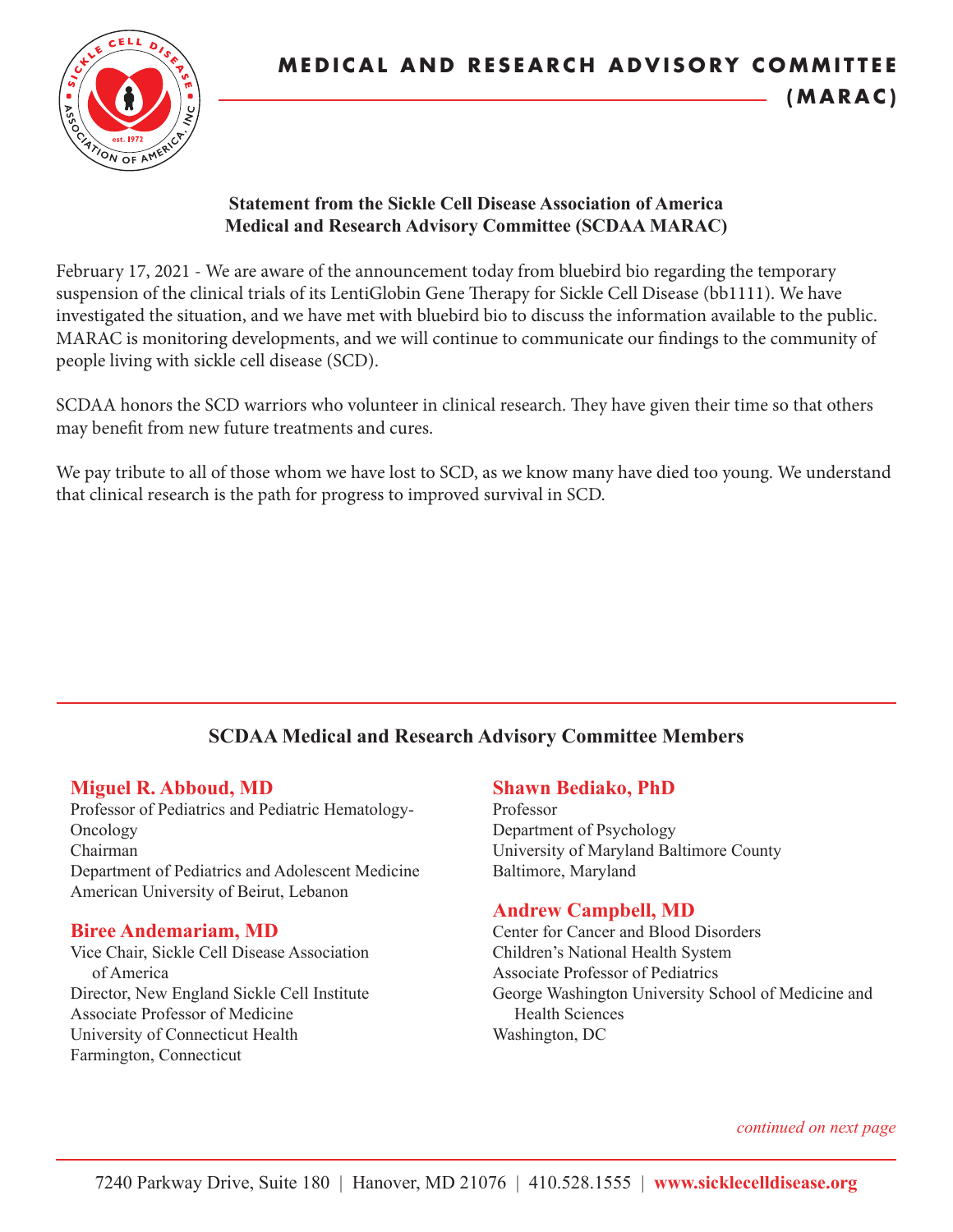# **Raffaella Colombatti, MD, PhD**

Physician Azienda Ospedaliera-Università di Padova Department of Womens' and Child Health Clinic of Pediatric Hematology Oncology Via Giustiniani 3 35129 Padova, Italy

### **Lori Crosby, PsyD**

Co-Director, Innovations in Community Research, Division of Behavioral Medicine & Clinical Psychology Co-Director, CCTST, Community Engagement Core Psychologist, Research, Behavioral Medicine & Clinical Psychologist Cincinnati Children's Professor, UC Department of Pediatrics Cincinnati, Ohio

### **Deepika Darbari, MD**

Center for Cancer and Blood Disorders Children's National Health System Professor of Pediatrics George Washington University School of Medicine and Health Sciences Washington, DC

### **Payal Desai, MD**

Associate Professor Director of Sickle Cell Research The Ohio State University JamesCare at Ohio State East Hospital Columbus, Ohio

### **James Eckman, MD**

Professor Emeritus, Hematology & Medical Oncology Emory University School of Medicine Department of Hematology and Medical Oncology Atlanta, Georgia

### **Mark Gladwin, MD**

Professor and Chair Department of Medicine Founder, Pittsburgh Heart, Lung, and Blood Vascular Medicine Institute University of Pittsburgh Pittsburgh, Pennsylvania

# **Jo Howard, MB Bchir, MRCP, FRCPath**

Head of Red Cell/Sickle Cell Service Guy's and St Thomas' NHS Foundation Trust London, United Kingdom

### **Lewis Hsu, MD, PhD**

Chair, Medical and Research Advisory Committee, Sickle Cell Disease Association of America Chief Medical Officer, Sickle Cell Disease Association of America Director of Pediatric Sickle Cell Professor of Pediatric Hematology-Oncology University of Illinois at Chicago Chicago, Illinois

#### **Baba Inusa**

Professor of Paediatric Haematology Lead Consultant Paediatric Sickle Cell and Thalassaemia Evelina London Children's Hospital Guy's and St Thomas' NHS Foundation Trust Women and Children's Academic Health Faculty of Life Sciences and Medicine King's College London, United Kingdom

# **Elizabeth Klings, MD**

Associate Professor of Medicine Director, Center for Excellence in Sickle Cell Disease Director, Pulmonary Hypertension Center Boston University School of Medicine Boston, Massachusetts

# **Lakshmanan Krishnamurti, MD**

Professor of Pediatrics Director of Bone Marrow Transplant Joseph Kuechenmeister Aflac Field Force Chair Aflac Cancer and Blood Disorders Center Children's Healthcare of Atlanta/Emory University Atlanta, Georgia

### **Sophie Lanzkron, MD**

Director, Sickle Cell Center for Adults The Johns Hopkins Hospital Baltimore, Maryland

### **Julie Makani, FRCP, PhD**

Associate Professor Department of Haematology and Blood Transfusion Muhimbili University of Health and Allied Sciences Dar es Salaam, Tanzania

### **Caterina P. Minniti, MD**

Director, Sickle Cell Center Montefiore Health System Professor, Departments of Medicine and Pediatrics Albert Einstein College of Medicine Bronx, New York *continued on next page*